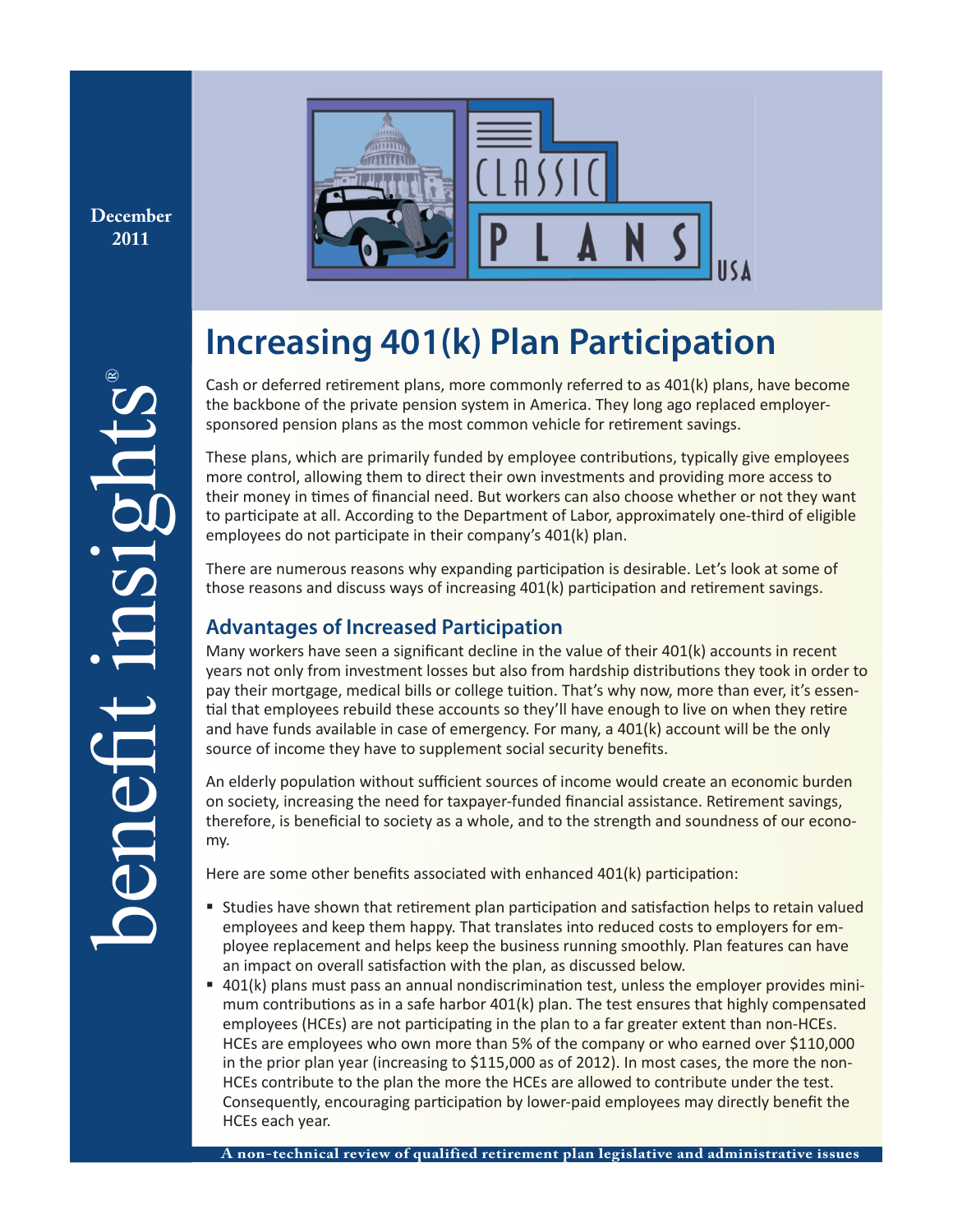" Certain fees associated with operating a plan may be reduced as a result of increased participation. Higher asset levels could make a plan eligible for lower investment fees. And, additional participants may help spread out administrative costs where they are paid from plan assets.

In many ways, increasing the level of employee participation is a win-win situation for everyone.

# **Methods for Increasing Participation**

A number of factors can influence an employee's decision of how much, if anything, to contribute to the plan. Each employer should determine which of the following factors are most relevant for its particular situation.

## **Relaxed Eligibility Requirements**

A 401(k) plan can require up to one year of service and attainment of age 21 before entering the plan. Participation can be further delayed by periodic entry dates (quarterly, semi-annually, etc.). These restrictions tend to discourage participation since a new employee is more likely to be enthusiastic about the plan when first hired than after a year or more of not being involved. It's also easier to explain the plan to new employees when you first have their attention. The longer the wait to enter the plan the more time there is for interest to be lost.

Relaxed eligibility provisions should have no negative impact on  $401(k)$  contribution nondiscrimination testing since early entrants can be eliminated from the test. The age and/or service requirements can be reduced or eliminated altogether and entry dates can be more frequent, such as monthly or immediate.

## **Automatic Enrollment**

Studies have shown that participation rates can increase by as much as 34% by adding automatic enrollment provisions to a  $401(k)$  plan. Under these provisions employees are automatically enrolled in the plan when they become eligible unless they elect not to participate. The plan establishes a default contribution rate, which can remain constant or increase in future years. An increasing contribution rate is another way to maximize retirement savings. Workers who are automatically enrolled have 90 days to cancel the arrangement and have their contributions refunded without penalty.

A Qualified Automatic Contribution Arrangement is an automatic enrollment provision with certain employee and employer contribution requirements, which exempts the plan from the annual nondiscrimination testing (similar to a safe harbor  $401(k)$  plan). The employee deferral rate must be at least 3% of compensation to start, and increase to at least 6% by the fifth year of participation, not to exceed 10% of compensation. Employees always have the ability to change the rate by making an affirmative election.

The employer must make either a 3% nonelective contribution for each eligible employee or a matching contribution equal to 100% of the first 1% of compensation deferred plus 50% of the next 5% deferred for a maximum matching contribution of 3.5% of compensation. This required employer contribution must be fully vested after no more than two years of service.

Automatically enrolled employees who do not complete an investment election form will have their money put into a default investment. Plan fiduciaries can limit their liability if the default investment meets certain rules which would classify it as a Qualified Default Investment Alternative. The rules are designed to provide long-term growth while minimizing the risk of large losses.

Annual notices are required for Qualified Automatic Contribution Arrangements and Qualified Default Investment Alternatives providing information about the arrangement and the default investment, and explaining an employee's right to make changes through an affirmation election or elect not to participate at all.

 $2<sub>1</sub>$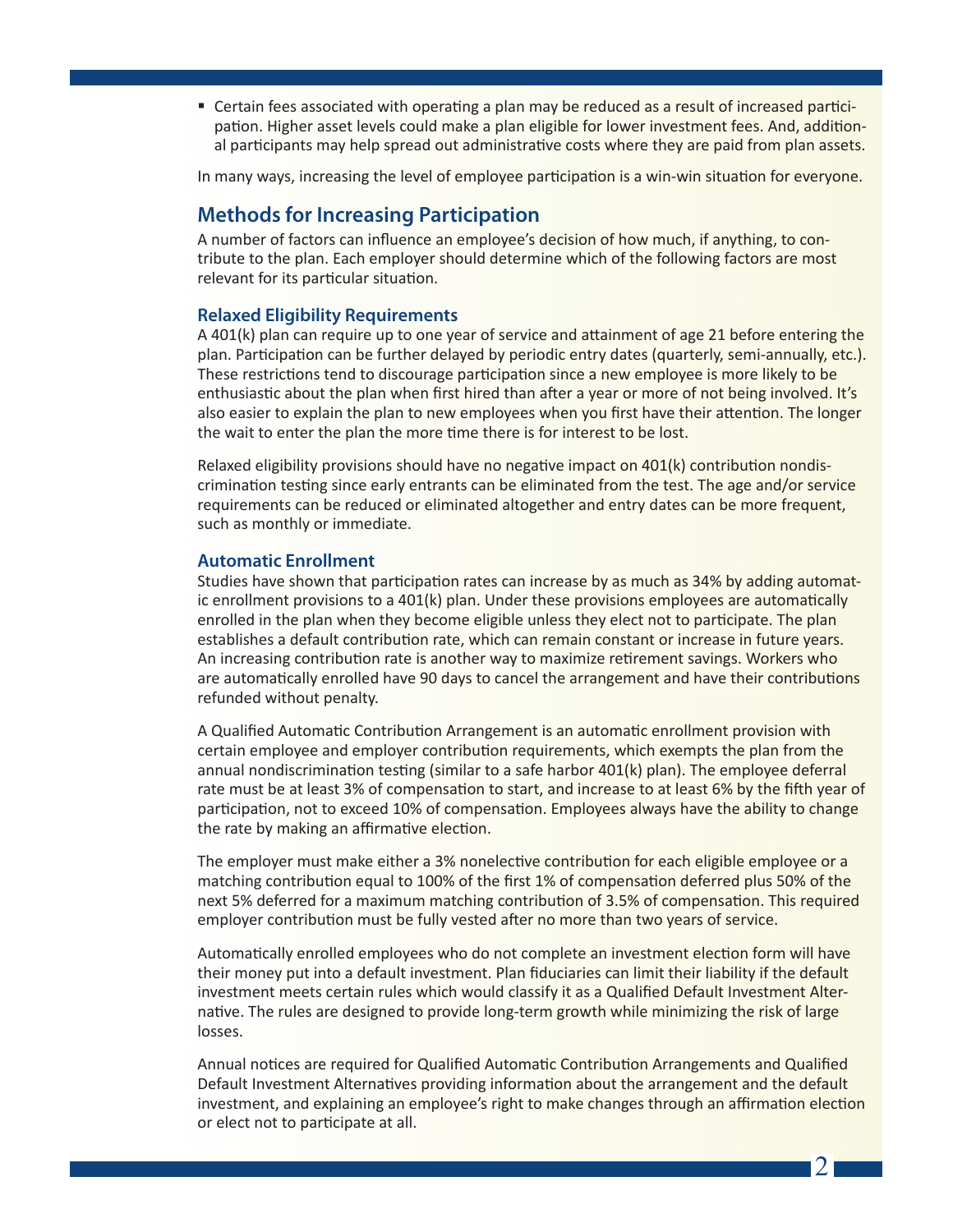An Eligible Automatic Contribution Arrangement is another form of automatic enrollment which does not require employer contributions but does require an annual notice. Although it does not exempt the plan from nondiscrimination testing, it extends the correction period for a failed test from  $2\frac{1}{2}$  months to 6 months after the end of the plan year.

### **Matching Contributions**

Many participants base their salary deferral decision on the extent to which their contributions will be matched by the employer. The absence of a match will discourage participation. The formula can be limited to a maximum deferral percentage, and a common formula is 50% of deferrals up to 6% of compensation. Matching 100% up to 3% of compensation results in the same maximum outlay to the employer but will be less effective at increasing employee deferral rates because fewer employees will defer above the 3% matched rate. Each employer must consider what match formula will best serve the needs of the company.

#### **Regular Employee Communications**

Providing employees with information about the plan should not be a one-time event done only when they are hired. Follow-up communications can have a big impact on plan enrollment rates as they help remind employees of the importance of retirement savings as well as the specific features of the plan. This can be accomplished through periodic enrollment meetings, frequent distribution of enrollment forms and materials (including projected benefit illustrations) and newsletters about the plan. It's a good idea to utilize electronic media as well as paper documents, and materials should be designed to be easily understood.

## **Enhanced Withdrawal Opportunities**

Employees will be more comfortable contributing to a plan that gives them access to their money in times of financial need. Hardship distributions and loan provisions can provide this comfort. Hardship distribution rules for deferral accounts have been expanded in recent years and plan sponsors should determine if their plans have been updated to include them. In-service withdrawals of other accounts (e.g., match, profit sharing) could also be considered.

#### **Frequent Election Periods**

Each plan establishes the intervals at which participants can make changes to their deferral elections. Allowing them to discontinue or reduce their election frequently will make them less afraid to commit to a higher amount. Some plans offer changes on a monthly basis while others allow them with each paycheck, and most plans allow complete discontinuance at any time. Employers should make sure that the availability to change elections is not too frequent as to create an administrative burden for the company.

#### **Adequate Investment Options**

Having a broad range of investment funds from which to choose and the opportunity to make frequent exchanges helps to create enthusiasm for the plan. Funds should be monitored to make sure they remain competitive and relevant to current investment strategies.

## **Conclusion**

Increasing employee participation in  $401(k)$  plans should be an ongoing project for all plan sponsors. There are many benefits of doing so for the company and society. Employees are usually more content and committed to their jobs when they participate and are satisfied with the plan. Plan sponsors can do a number of things to encourage participation, from increasing the company match to having more flexible plan features. Employers should review their 401(k) plan provisions and policies to ensure they encourage maximum utilization of the plan by employees.

3